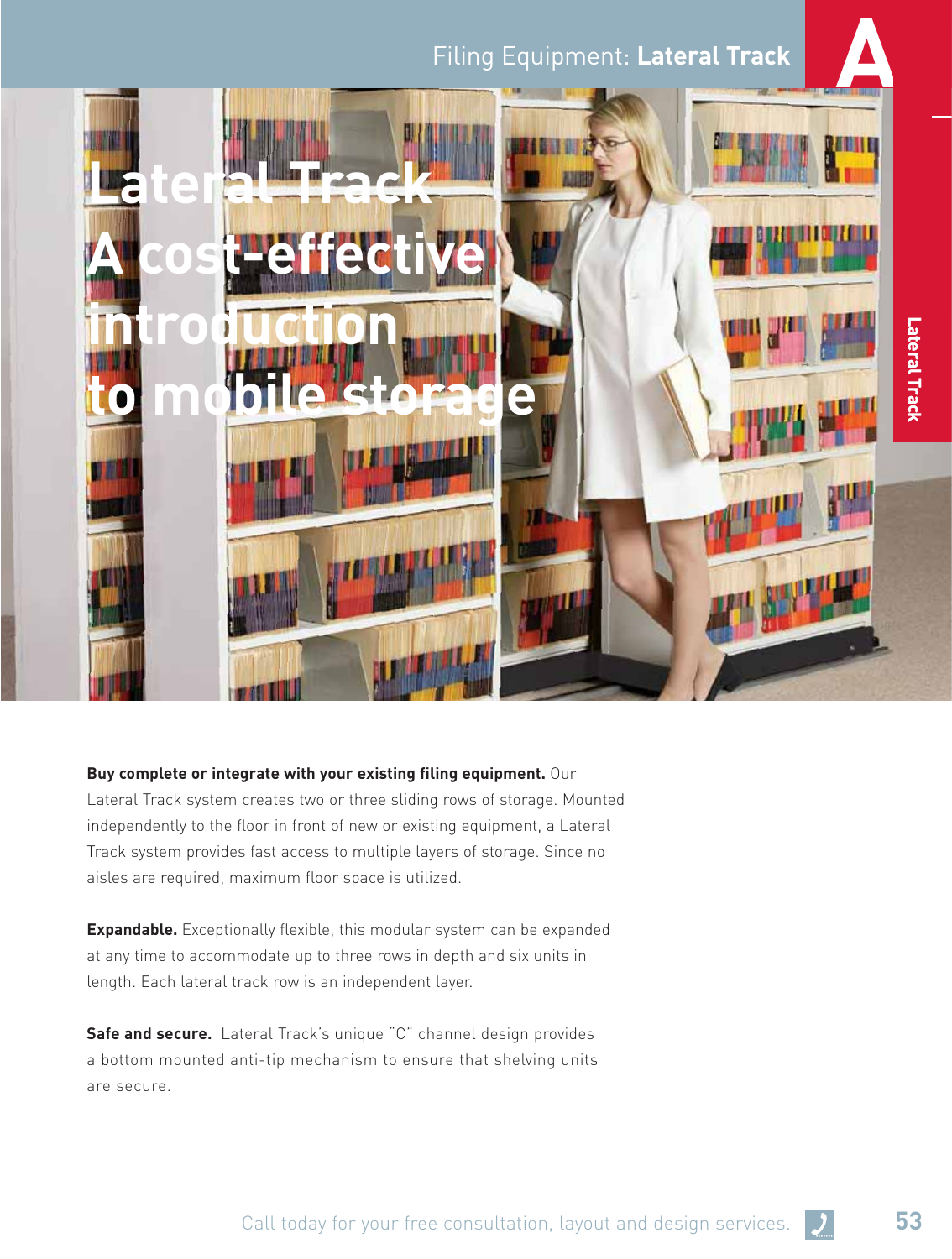

#### **Applications**



"What an ingeniously simple concept! The Lateral Track system greatly increased our file storage space without the need for a larger storage area."

Facilities Manager



"When our existing shelving became full, our Account Rep. suggested adding a Lateral Track system. It has proven to be a perfect choice for our office. A simple addition that substantially boosts our storage capacity."

Office Manager

### **Performance**

# **Conserve floor space and filing time**

Lateral Track offers up to five times the storage of conventional four-drawer filing cabinets. Plus, with no drawers to open and close, Lateral Track systems free up to 50% of normal filing time.

# **Lateral Track**

high-efficiency filing system



**Conventional** 4-drawer vertical files



**MORE** For more detailed performance comparisons, see page 68 or call **INFO.**

your Account Representative.

**54** Call today and find out if Lateral Track is the right product for you.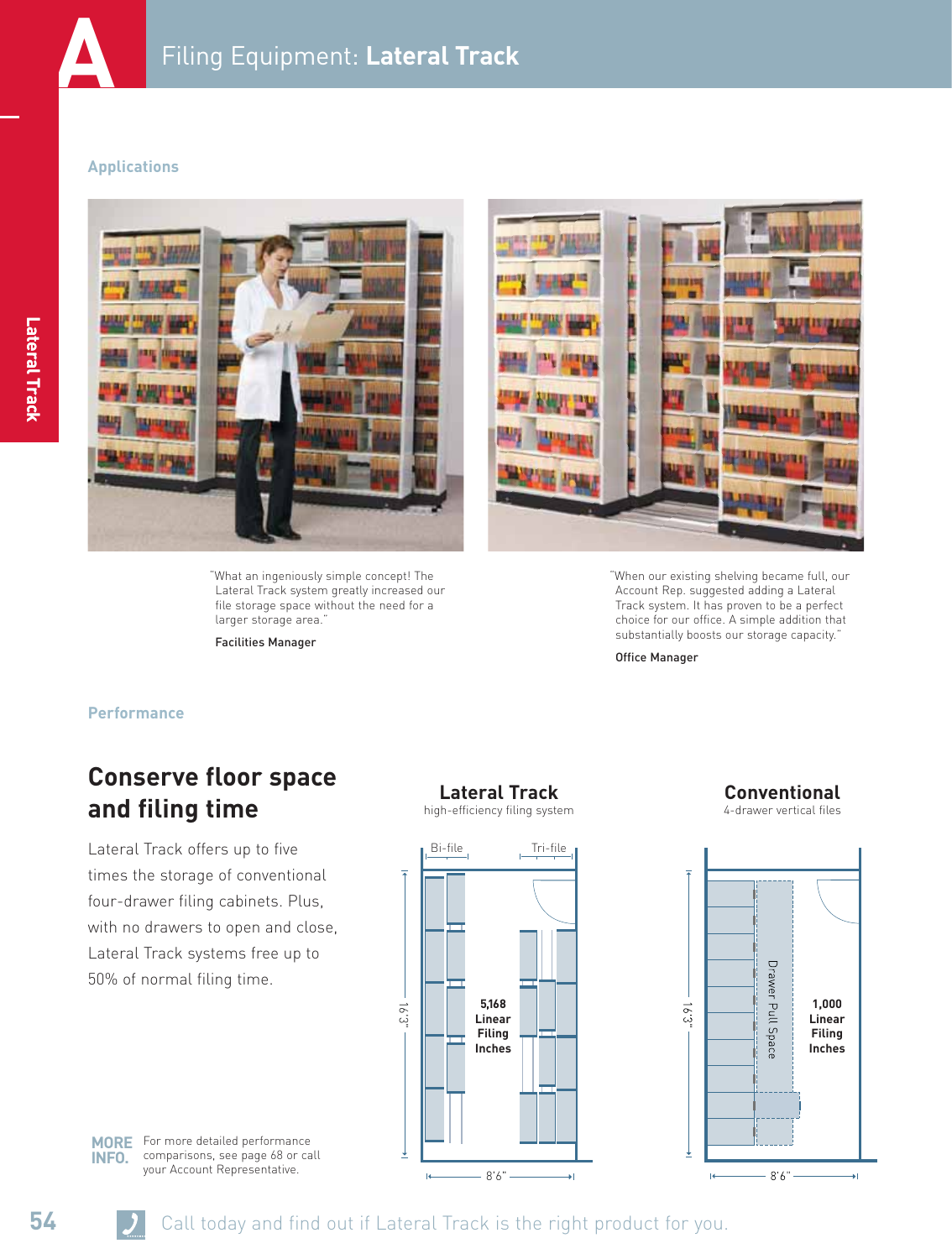

#### **Design Features**

# Installing your Lateral Track system





- 
- 



- 
- 3. Lay down rear track. Check level and shim if necessary. 4. Use carriage to set front track. Level, if necessary. Fasten tracks to floor. Attach rear anti-tip brackets to carriages.





5. Set shelving on carriage(s). 6. Attach shelving to carriage with screws provided.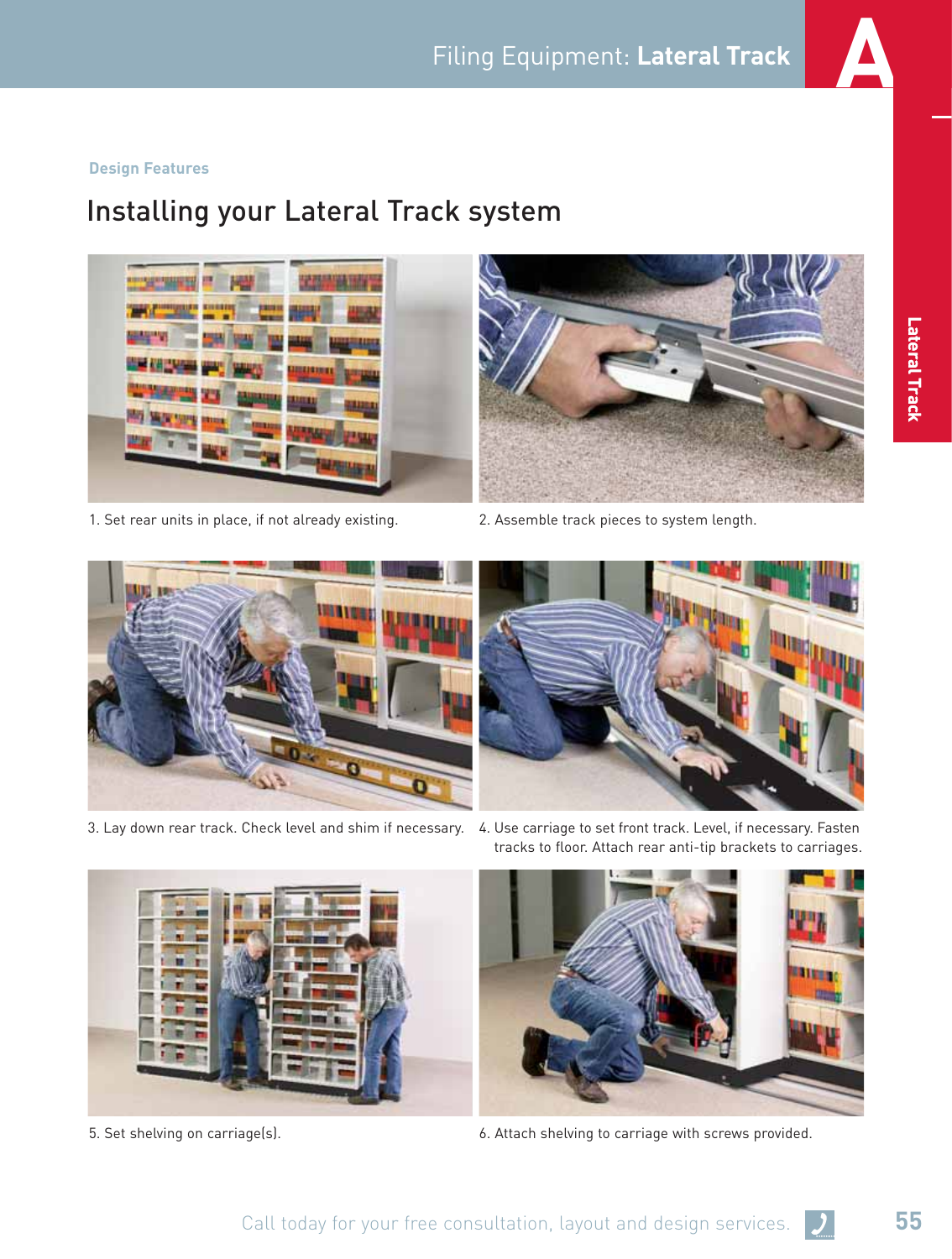

# Complete Lateral Track Bi-file Systems

Includes stationary shelving, track, end stops, lateral carriages, and mobile shelving

#### **Specifications:**

- all stock carriages are Black; specify Sand or Light Gray shelves
- all systems below come with L&T Shelving 76" high with 8 shelves, 7 openings see page 18 for Shelving specifications
- for tri-file systems select one system unit from chart below and one from chart on page 57 with the same size and quantity of mobile units
- overall system height is 80<sup>1</sup>/4"





These dimensions apply to all drawings below.











# **2 Units Stationary – 1 Unit Mobile**

| Shelving Letter<br>Unit Width Item no. Wt. Price Item no. Wt. |  | Legal                            | Price |
|---------------------------------------------------------------|--|----------------------------------|-------|
| 36"                                                           |  | CLC36-1 429 1.841.60 CGC36-1 460 |       |
| 42"                                                           |  | CLC42-1 524 2,097.80 CGC42-1 558 |       |
| 48"                                                           |  | CLC48-1 587 2,294.40 CGC48-1 618 |       |

## **3 Units Stationary – 2 Units Mobile**

| Shelving Letter<br>Unit Width Item no. Wt. |  | Price | Legal<br>Item no. Wt.             | Price |
|--------------------------------------------|--|-------|-----------------------------------|-------|
| 36"                                        |  |       | CLC36-2 713 3,056.70 CGC36-2 764  |       |
| 42"                                        |  |       | CLC42-2 870 3.479.90 CGC42-2 926  |       |
| 48"                                        |  |       | CLC48-2 977 3.803.20 CGC48-2 1026 |       |

### **4 Units Stationary – 3 Units Mobile**

| Shelving<br>Unit Width Item no. Wt. Price | Letter |  | Legal<br>Item no. Wt.              | Price |
|-------------------------------------------|--------|--|------------------------------------|-------|
| 36"                                       |        |  | CLC36-3 996 4.271.80 CGC36-3 1069  |       |
| 42"                                       |        |  | CLC42-3 1217 4.862.00 CGC42-3 1294 |       |
| 48"                                       |        |  | CLC48-3 1367 5.312.00 CGC48-3 1435 |       |

### **5 Units Stationary – 4 Units Mobile**

| Shelving Letter<br>Unit Width Item no. Wt. Price |  | Legal<br>Item no. Wt.              | Price |
|--------------------------------------------------|--|------------------------------------|-------|
| 36"                                              |  | CLC36-4 1280 5.486.90 CGC36-4 1372 |       |
| 42"                                              |  | CLC42-4 1560 6.221.10 CGC42-4 1659 |       |
| 48"                                              |  | CLC48-4 1755 6.820.80 CGC48-4 1843 |       |

## **6 Units Stationary – 5 Units Mobile**

| Shelving Letter<br>Unit Width Item no. Wt. Price Item no. Wt. |  | Legal                              | Price |
|---------------------------------------------------------------|--|------------------------------------|-------|
| 36"                                                           |  | CLC36-5 1563 6.702.00 CGC36-5 1676 |       |
| 42"                                                           |  | CLC42-5 1909 7.626.20 CGC42-5 2029 |       |
| 48"                                                           |  | CLC48-5 2144 8.329.60 CGC48-5 2252 |       |